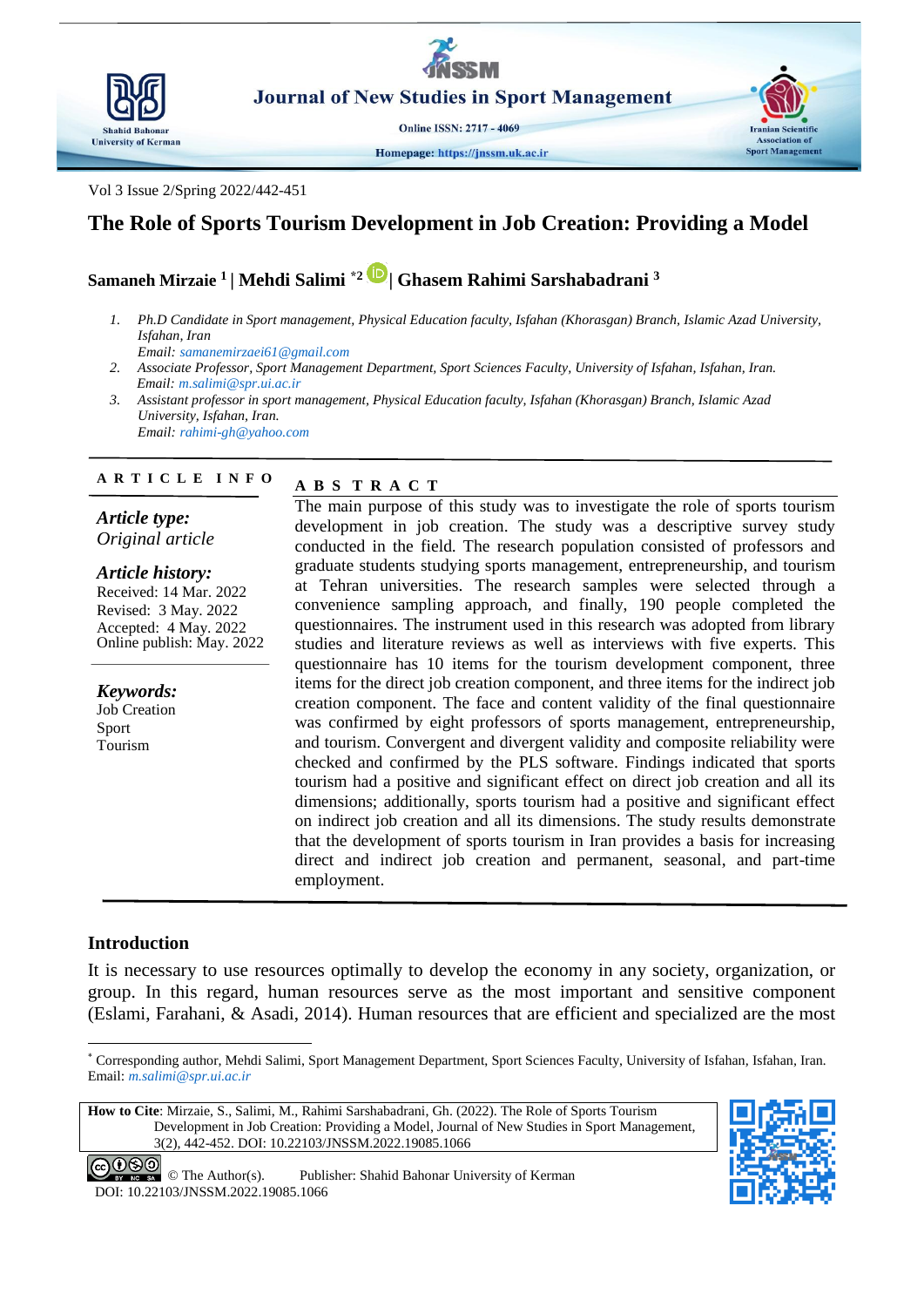important driving force behind a society's economic, social, and cultural development [\(Pantić &](#page-9-0)  [Milojević, 2019\)](#page-9-0). The development of organizations and institutions required by societies to achieve comprehensive social and economic development necessitates the training and provision of essential human resources in various economic and social sectors. As a result, providing human resources and lowering the unemployment rate by increasing employment levels are among a country's long-term strategic goals and policies [\(Waezi & Razeqi, 2018\)](#page-9-1).

Population growth and an increase in the labor force, in respect to the demands, limit job opportunities in society and increase unemployment; as a result, it is necessary to study the capabilities and identify the current potentials and capacities in the country in order to generate investments and attract labor in economic activities for creating employment [\(Farahani, 2019\)](#page-8-1). To some extent, these principles have shaped a country's employment policy, requiring decisionmakers and policymakers to identify the influential factors in labor supply and demand to achieve a quantitative and qualitative balance of employment.

Paying attention to the tourism industry, which plays a crucial role in creating employment and entrepreneurship, is an effective factor in increasing individuals' employment in society [\(Shirvani,](#page-9-2)  [Eivazi, & Ghasemi, 2017\)](#page-9-2). Tourism is one of the world's largest and most diverse industries, and it has eclipsed numerous economic, social, cultural, and environmental sectors (Aynalem, Birhanu, & [Tesefay, 2016;](#page-8-2) [Vujko et al., 2019\)](#page-9-3). Since many tourism services cannot be provided using technologies, the tourism industry provides numerous job opportunities directly. Tourism is also a user industry, and many human resources can be employed in this industry [\(Owusu-Mintah, 2014\)](#page-9-4). Consequently, tourism development in various locations creates opportunities for permanent, seasonal, and part-time employment for human resources with medium expertise and training, and lowers the unemployment rate [\(Eslami et al., 2014\)](#page-8-0). [Pantić and Milojević \(2019\)](#page-9-0)

Tourism has grown to become one of the world's largest industries in recent years. Over 1,186 million international tourists visited the world in 2015, generating approximately \$1,260 billion in revenue; according to the 2015 statistics, the tourism industry contributes 10% to the global GDP, exports contribute 7%, and the number of jobs created worldwide is estimated to be one job for every 11 jobs [\(UNWTO, 2014\)](#page-9-5). Tourism is one of the most economically profitable industries for countries regarding employment, entrepreneurship, and economic prosperity [\(Akkemik, 2012;](#page-8-3) [Kadiyali & Kosová, 2013\)](#page-9-6). Hence, if it is properly planned and managed as a kind of invisible export, it can significantly contribute to job creation, wealth distribution, eradicated regional imbalances, reduced poverty, improved living standards and livelihoods of community members, and enhanced positive cultural interactions [\(Richards, 2014\)](#page-9-7).

International statistics indicate that the tourism industry is continuously growing; the World Tourism Organization (WTO) reports that the number of international tourists was approximately one billion in 2010 and is expected to reach 1.6 billion by 2020, which is an increase of approximately 4.3%. Tourism revenue was projected to be approximately 1,000 billion in 2010 and approximately 2,000 billion in 2020 [\(Nishio, 2013\)](#page-9-8). [Narangajavana, Fiol, Tena, Artola, and García](#page-9-9)  (2017) concluded in their research that it was critical to invest in developing tourism infrastructure to increase tourism investment, economic growth, and employment through social media advertising and policy measures.

Tourism has developed into a significant international trade case; international tourism has surpassed oil, fuel, and automobile industries as the fourth most significant source of export revenue [\(Seghir, Mostéfa, Abbes,](#page-9-10) & Zakarya, 2015). Tourism contributes significantly to income generation, employment, private sector growth, and infrastructure development in many countries [\(Lee & Chang, 2008\)](#page-9-11). [Pantić and Milojević \(2019\)](#page-9-0) concluded that it was essential to invest in developing tourism infrastructure for Serbia to experience increased economic growth and employment due to tourism investment policies. Economic growth and tourism are mutually reinforcing, which means that they both, directly and indirectly, satisfy customer requirements. Direct employment refers to positions in businesses, organizations, and institutions that are in direct contact with tourists, such as hotels, restaurants, and travel agencies. In addition, indirect employment refers to positions in establishments with which the tourist has no direct contact, such as bookkeeping firms, construction companies, and various handicraft stores [\(Owusu-Mintah,](#page-9-4)  [2014\)](#page-9-4).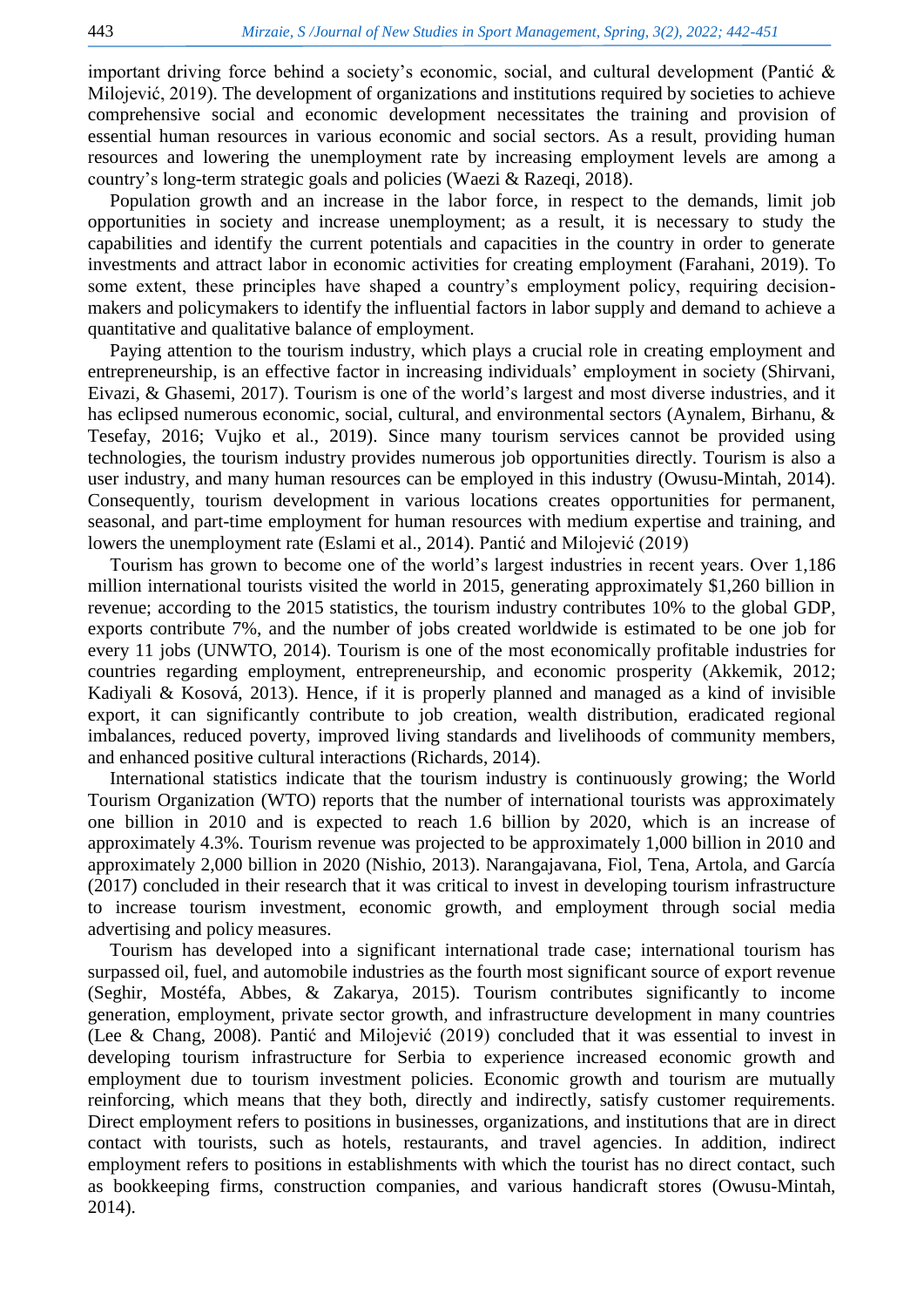Sports tourism is one of the most influential and significant sectors in the tourism industry that has the potential to become a multi-sector issue [\(Shahbazi, Jalali Farahani, & Khabiri, 2019\)](#page-9-12). Sporting events have the potential to attract a large number of sports tourists [\(Elizabeth, 2019;](#page-8-4) [Hosseinpur, Fahim Devin, & Adyal Baf Moghadam, 2014\)](#page-9-13). In recent decades, sports tourism has been regarded as a novel form of tourism; as a result, tourism and sports have become increasingly interdependent and complementary. Sports activities, in the form of sports tourism, provide appropriate and diverse opportunities for job creation and economic development [\(Haddawee,](#page-8-5)  [2018\)](#page-8-5). Thus, the association between tourism and sports has resulted in developing a new and comprehensive structure for infusing leisure and recreation with mental and physical vitality [\(Gilani](#page-8-6)  [et al., 2012\)](#page-8-6). For instance, hosting the Olympics, which garners global attention, provides the best opportunity to generate jobs in various fields. Millions of tourists and athletes enter a country that, with proper planning, has the potential to generate various jobs (Solberg  $\&$  Preuss, 2007).

Increased recreational trips associated with sports and the prevalence of active lifestyles have enabled people to develop an interest in sports while on the road [\(Bayat, Seyed Ameri,](#page-8-7)  [Hosseinpour, & Fathi, 2013\)](#page-8-7). Thus, sports tourists have become one of the primary sources of revenue and employment for the host community. According to [Swart, Tichaawa, Othy, and](#page-9-15)  Daniels (2018), hosting sporting events is critical for increasing employment and developing the Gabonese economy. Furthermore, according to a 2004 World Tourism Organization report, 55% of German and 52% of Dutch international travels are for sports. According to available data, developed countries earn more than \$20 billion annually from sports tourism; however, despite being one of the top ten countries in the world in terms of tourist attractions and one of the top five countries in terms of natural attractions, Iran has not benefited significantly from this sector thus far [\(Zeytounli & Zeytounli, 2012\)](#page-9-16).

Numerous studies on sports tourism have been conducted, most of which emphasize permanent and long-term benefits, such as facility and infrastructure development, urban regeneration, international prestige, improved public welfare, tourism growth, and job creation [\(Rose & Spiegel,](#page-9-17)  [2011\)](#page-9-17). Thus, many cities host sporting events, which attract many tourists (Gratton  $&$  Dobson, [2002\)](#page-8-8). Sports tourism events generate an estimated amount of \$27 billion in revenue in the United States annually, and more than 40% of Americans reported that they attended a sporting event as a spectator or participant in the last five years [\(Hamidi, Razavi, Amirnejad, Shafizadeh, & Fazli](#page-8-9)  [Darzi, 2010\)](#page-8-9).

According to [Adabi Firoozjah, Koozechian, and Ehsani \(2009\),](#page-8-10) sports tourism has developed as a leading industry in most countries of the world, and it is predicted that this industry will grow at an average annual rate of 10% by 2020. [Hematinezhad, Shahriary, and Malek–Akhlagh \(2015\)](#page-8-11) concluded in their research that sports tourism was a critical development component of third-world countries. If developing countries make a concerted effort to develop this industry through developing targeted strategies, they can grow and prosper within their borders. According to one study by [Panahi and Adami \(2016\),](#page-9-18) tourism development requires increased attention from those involved in the industry to create a context for extending attractive and motivating factors.

Hence, many countries with significant investments have absorbed the benefits of sports tourism. They have embraced it as a critical source of economic, social, and political development [\(Emery,](#page-8-12)  [2010\)](#page-8-12) to increase their employment and income, develop their infrastructure, and enhance their funding and branding [\(Seghir et al., 2015\)](#page-9-10).

Sports tourism is the third-largest industry globally, with the dual objective of generating revenue and creating jobs. It is one of the most significant resources available to leading countries in sports tourism for economic, social, and cultural purposes (Honarvar  $\&$  Khatibzadeh, 2014). Furthermore, it is considered the most popular recreational activity. Sports tourism should be developed by utilizing the numerous fields available in its sports. According to [\(Homafar, Honari,](#page-9-20)  [Heidary, Heidary, & Emami, 2011\)](#page-9-20), if the sports tourism industry and associated organizations are developed, the industry will affect job creation and revenue generation in areas where sporting events are to be held in the future. Holding sporting events is an effective tool for developing sports tourism; therefore, we must prioritize the development of the country's sports infrastructure in order to attract more foreign athletes and tourists, which can contribute to creation of new markets and direct and indirect jobs associated with sports tourism [\(Mollah, Cuskelly, & Hill, 2021\)](#page-9-21).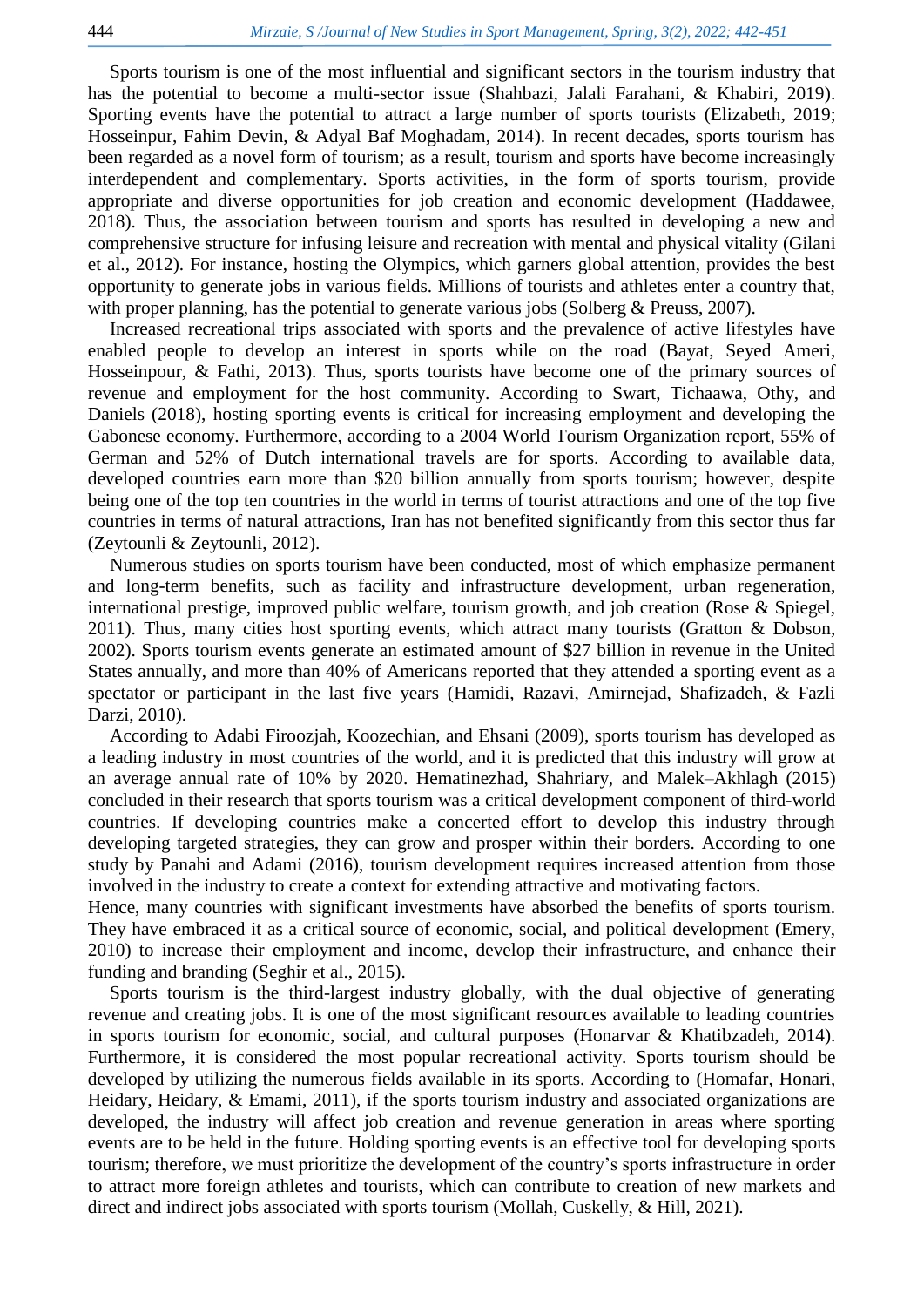Tourism and sports tourism are among the world's most diverse and largest industries, and many countries regard these dynamic sectors as their primary source of revenue, job creation, private sector growth, and infrastructure development. This issue is critical to the economies of developed countries, as over 500 tourism-related disciplines are taught in schools, colleges, and universities throughout Europe and the United States. Accordingly, education, culture, job creation, media management, and social media are crucial to establishment of academic training and valid certificates in the field of sports tourism. It is indispensable for academics and specialists in this field to lay the groundwork for the development of this industry by developing curricula with appropriate content and training specialized human resources. Hence, the researcher seeks to answer the question "How sports tourism development does affect job creation?"

## **Methodology**

The method of the present study was quantitative of descriptive-survey type, and in terms of purpose, it was applied, which was conducted in the field. The statistical population of this study was all professors and graduate students studying sports management, entrepreneurship and tourism of Tehran universities. Statistical samples were obtained using convenience sampling, and 190 people answered the questionnaire of this research. The adequacy of the sample was confirmed by the Cochran's formula. The instrument used in this research was a questionnaire adopted from library studies and literature review as well as interviews with five experts in the field. This questionnaire has 10 items for the tourism development component: 3 items for the direct job creation component and 3 items for the indirect job creation component. The face and content validity of the final questionnaire was reviewed and confirmed by 8 professors of sports management, entrepreneurship and tourism. Convergent and divergent validity as well as composite reliability were checked and confirmed by the PLS software. The reliability of the questionnaire was also confirmed using Cronbach's alpha test. Descriptive statistics (frequency and percentage) and structural equation tests were employed to analyze the data. The software used in this research were SPSS and PLS software programs. The period of the present study was from October 2020 to February 2021.

## **Results**

Table 1 presents the demographic characteristics, including gender, education level, and field of study. Structural equation modeling was used to address the research hypothesis, aided by the PLS software. Structural equation modeling is a path modeling technique that enables the simultaneous study of theories and metrics.

| <b>Variable</b> | Demographic<br>characteristics | <b>Frequency</b> | Percentage |
|-----------------|--------------------------------|------------------|------------|
| Gender          | Male                           | 140              | 73.7       |
|                 | Female                         | 50               | 26.3       |
| Education level | M.A                            | 114              | 60.0       |
|                 | Ph.D.                          | 76               | 40.0       |
| Field of study  | <b>Sport Management</b>        | 78               | 41.05      |
|                 | Entrepreneurship               | 48               | 25.25      |
|                 | Tourism                        | 64               | 33.7       |

**Table 1.** Demographic characteristics of the subjects

## **External model**

PLS's external model is equivalent to structural equations' measurement model. The external model incorporates convergent and divergent validity, composite reliability, and an investigation of the factor load of items associated with the research structures, which will be discussed in more detail below.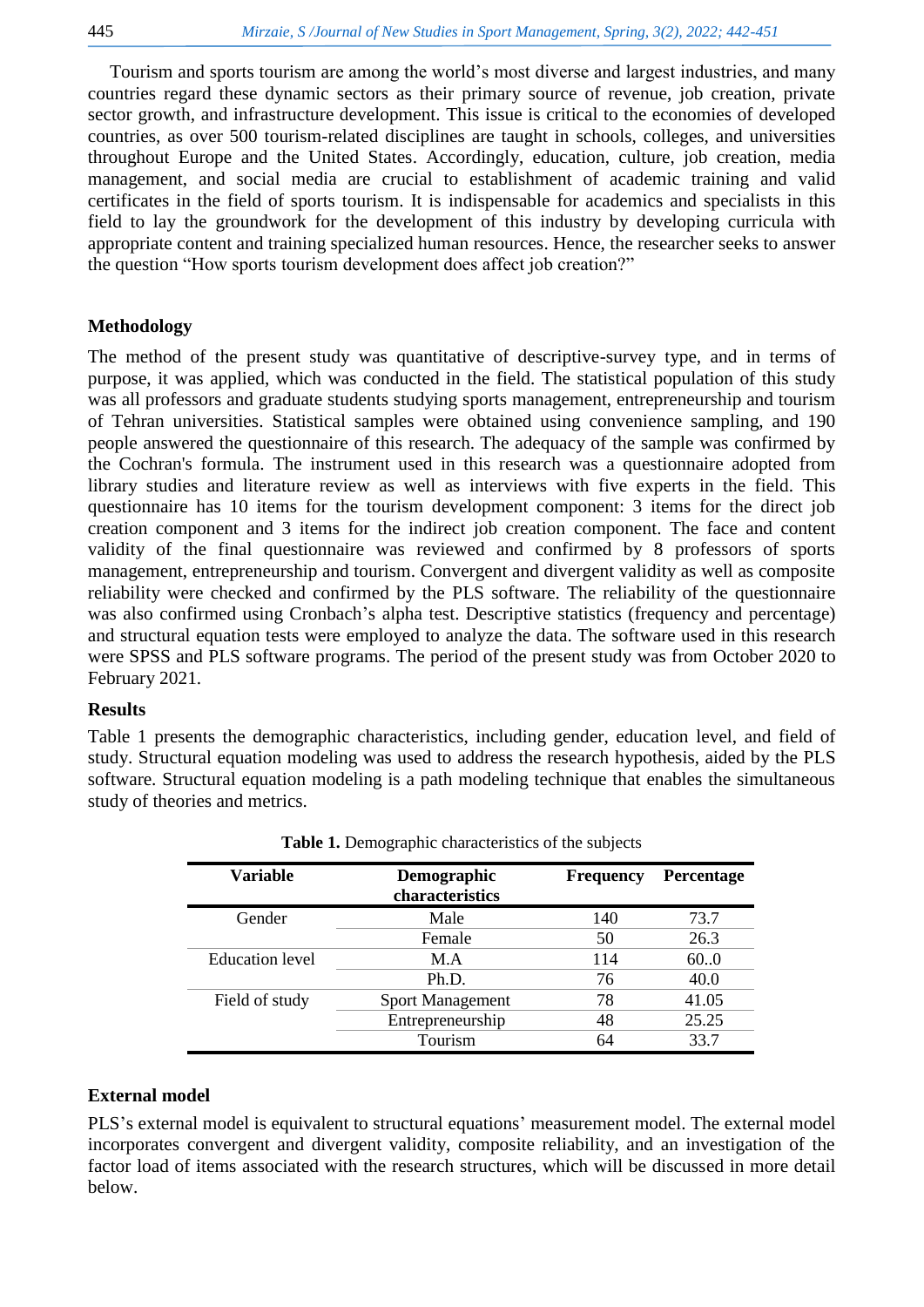#### **Convergent validity and composite reliability (hybrid)**

Composite reliability quantifies the degree to which one-dimensional questions correlate with a good fit of measurement models. When one or more attributes are quantified using two or more methods, the correlation between these measurements provides two critical validity indicators. If there is a high correlation between the results of tests measuring a single attribute, the questionnaire has convergent validity. This correlation is necessary to insure that the test measures the correct variables. The mean of the extracted average variance (AVE) and composite reliability (CR) is calculated for convergent validity. It is essential to obtain the following equations:

$$
CR>0.7
$$
  
AVE>0.5 (1)

Another relevant criterion for evaluating the external model in PLS modeling is that the structure should have the most common variance with its markers compared to the variance shared by other structures in the model. The researchers suggest using the average variance extracted (AVE) for this evaluation, which is the mean of the common variance between their structures and their markers. In this criterion for determining the measurement tool's validity, the hidden variable appears to have a greater degree of correlation with the specified markers than any other hidden variable. Table 2 summarizes the results of the convergent validity and composite reliability of the current study. The mean value of the average variance extracted (AVE) is greater than 0.5, confirming the convergent validity. The composite reliability (CR) value is greater than 0.7 in all cases, demonstrating that the composite reliability is greater than 0.7.

#### **Divergent validity**

We examine divergent validity using a matrix. The main diameter of this matrix contains the square root of the AVE of the latent variables, while the other tables contain the degree of correlation between the latent variables. Table 3 presents the results of divergent validity. As Table 3 shows, the values of the matrix's main diameter (the square root of the AVE coefficients in each structure) are greater than the values of the matrix's low diameter (correlation coefficients between each structure and another structure), indicating that the divergent validity of the structures is acceptable.

| <b>Research variables</b> | Average variance extracted<br>(AVE) | <b>Composite reliability</b><br>(CR) |
|---------------------------|-------------------------------------|--------------------------------------|
| Tourism development       | 0.54                                | 0.84                                 |
| Permanent job creation    | 0.74                                | 0.89                                 |
| Seasonal job creation     | 0.62                                | 0.74                                 |
| Part-time job creation    | 0.52                                | 0.72                                 |
| Direct job creation       | 0.57                                | 0.68                                 |
| Permanent job creation    | 0.73                                | 0.87                                 |
| Seasonal job creation     | 0.66                                | 0.91                                 |
| Part-time job creation    | 0.71                                | 0.79                                 |
| Indirect job creation     | 0.64                                | 0.83                                 |

**Table 2.** Results of convergent validity and composite reliability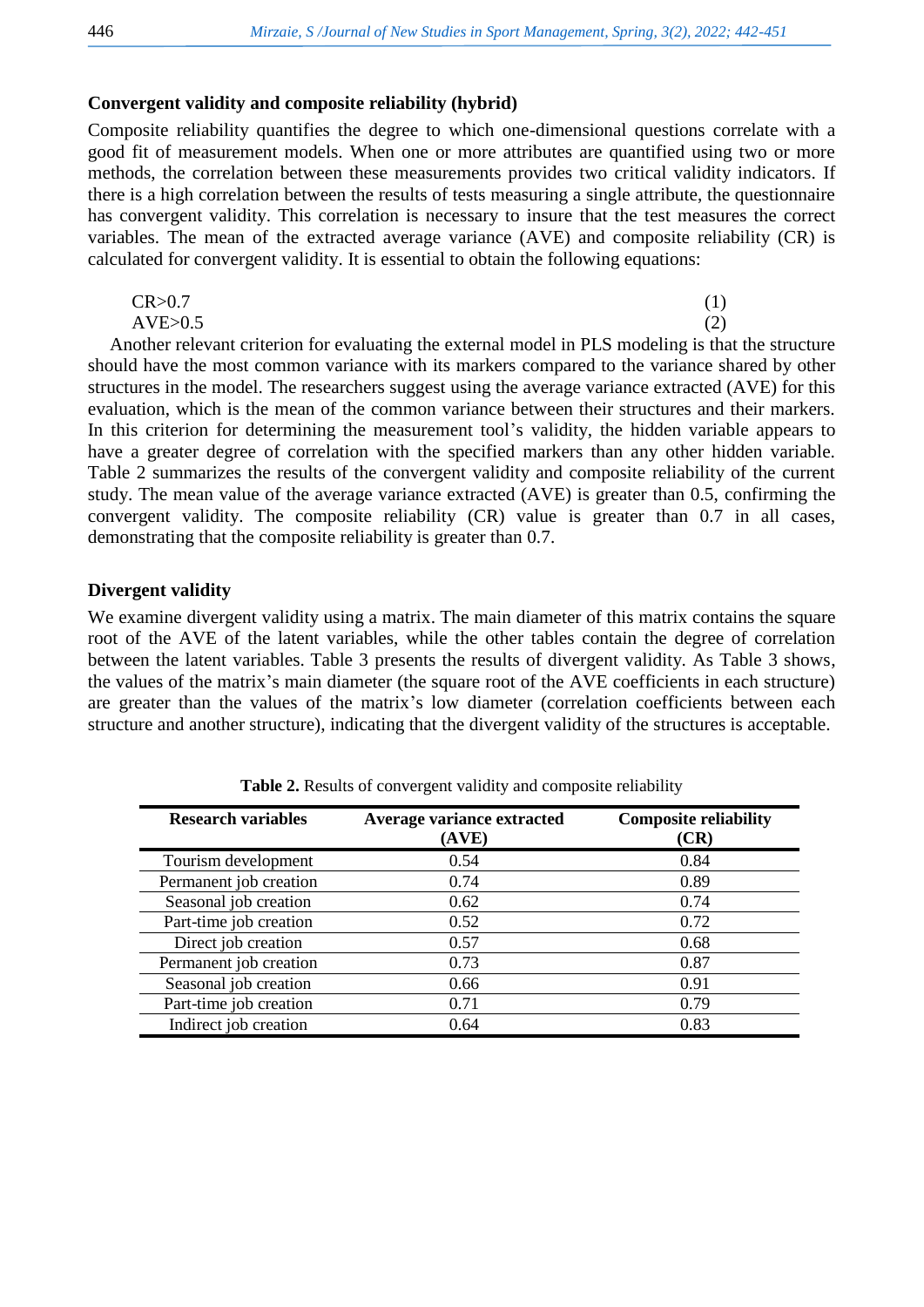|                        | <b>Tourism</b><br>develop<br>ment | <b>Permanen</b><br>t | <b>Seaso</b><br>nal | Part-<br>time | <b>Direct</b><br>emplo<br><b>vment</b> | Perm<br>anent | <b>Seaso</b><br>nal | Part-<br>time | <b>Indirect</b><br>employme<br>nt |
|------------------------|-----------------------------------|----------------------|---------------------|---------------|----------------------------------------|---------------|---------------------|---------------|-----------------------------------|
| Tourism                | 0.694                             |                      |                     |               |                                        |               |                     |               |                                   |
| development            |                                   |                      |                     |               |                                        |               |                     |               |                                   |
| Permanent              | 0.612                             | 0.79                 |                     |               |                                        |               |                     |               |                                   |
| Seasonal               | 0.578                             | 0.732                | 0.78                |               |                                        |               |                     |               |                                   |
| Part-time              | 0.569                             | 0.568                | 0.493               | 0.71          |                                        |               |                     |               |                                   |
| Direct                 | 0.410                             | 0.522                | 0.623               | 0.578         | 0.75                                   |               |                     |               |                                   |
| employment             |                                   |                      |                     |               |                                        |               |                     |               |                                   |
| Permanent              | 0.523                             | 0.712                | 0.436               | 0.536         | 0.541                                  | 0.84          |                     |               |                                   |
| Seasonal               | 0.495                             | 0.523                | 0.635               | 0.487         | 0.415                                  | 0.635         | 0.81                |               |                                   |
| Part-time              | 0.689                             | 0.574                | 0.712               | 0.635         | 0.678                                  | 0.754         | 0.615               | 0.84          |                                   |
| Indirect<br>employment | 0.657                             | 0.556                | 0.706               | 0.587         | 0.635                                  | 0.725         | 0.593               | 0.768         | 0.80                              |

**Table 3.** Results of divergent validity

#### **Factor loading and T-values of each item**

The reliability of the metrics in the structural equation method is determined using factor loading. This criterion indicates the degree to which these metrics are related to the underlying structure. Table 4 shows the factor loading and t-value (significant) statistics for the questionnaire items. According to Hulland (1999), the minimum acceptable value for each item's factor load is 0.4, and items with a factor load less than this value should be omitted from the test process[\(Hulland, 1999\)](#page-9-22). Table 4 summarizes the factor load and the number of significant items associated with the structures of the current study. According to the results in Table 4, the factor loading obtained for items associated with each structure is greater than 0.4; therefore, the items in the research structures can be used to explain the structures.

| <b>Structures</b>     | <b>Items</b>              | <b>Factor loading</b> | <b>Test statistic</b> |
|-----------------------|---------------------------|-----------------------|-----------------------|
| Tourism development   | Security                  | 0.569                 | 8.587                 |
|                       | Services and facilities   | 0.369                 | 6.365                 |
|                       | Accommodation             | 0.268                 | 5.326                 |
|                       | Economy                   | 0.857                 | 10.257                |
|                       | Human resources           | 0.598                 | 8.968                 |
|                       | Advertising and Marketing | 0.745                 | 9.369                 |
|                       | Transportation            | 0.468                 | 7.632                 |
|                       | Sports events             | 0.435                 | 7.235                 |
|                       | Places and equipment      | 0.278                 | 5.758                 |
|                       | Tourism attractions       | 0.936                 | 11.148                |
| Direct job creation   | Permanent employment      | 0.365                 | 5.125                 |
|                       | Seasonal employment       | 0.832                 | 9.123                 |
|                       | Part-time employment      | 0.648                 | 7.186                 |
| Indirect job creation | Permanent employment      | 0.215                 | 4.195                 |
|                       | Seasonal employment       | 0.589                 | 7.185                 |
|                       | Part-time employment      | 0.436                 | 6.652                 |

**Table 4.** Factor loading and significant numbers of items associated with the structures

#### **Internal model of research**

After testing the external model, the internal model must be presented, indicating the relationship between the research latent variables. The internal model can be used to examine the research hypotheses. The model's output contains standardized coefficients, and the significant coefficients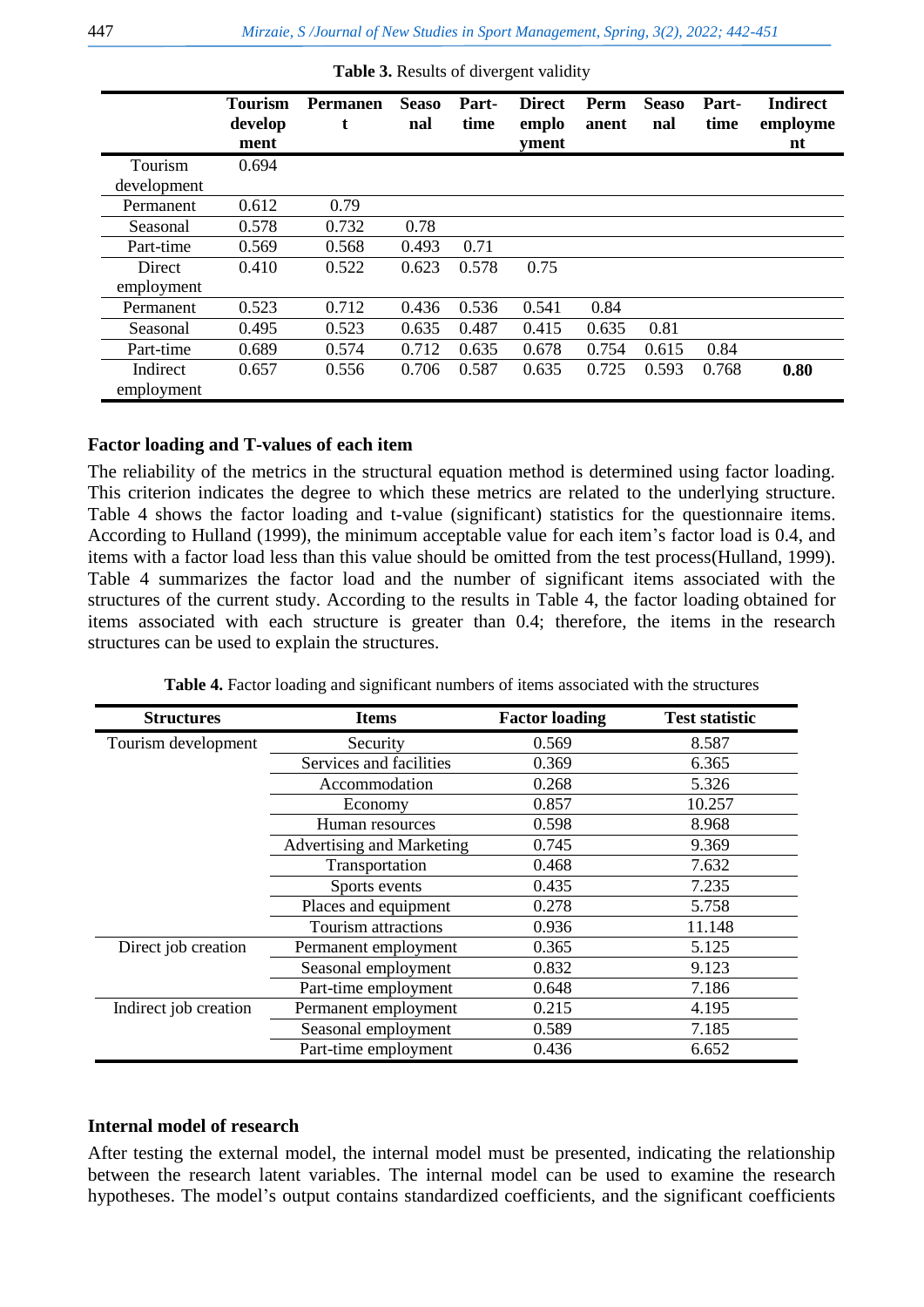are presented in Figures 1 and 2. When the t-value for a path is greater than 1.96, it indicates the significance of the effect of specific structures on that path on one another after the research hypothesis is confirmed. The values on the standard state lines are the beta coefficients from the regression equation between the variables, which is also known as the path coefficient.



**Figure 1.** The research validated model expressed in terms of significance



**Figure 2.** The research validated model expressed in terms of standard coefficients

### **Discussion and Conclusion**

Sports tourism is a knowledge-based industry that has developed owing to recent advances in information and communication technologies that enable users to transfer, share, store, and create knowledge on a large scale. Technology advancements and their impact on consumer cultural distribution and access to travel-related information are required in sports tourism, as many countries with significant investments in this industry rely on it as a critical source of revenue and branding to improve their economic, social, and political positions, infrastructure development, and revenue generation. In light of the importance and position of sports tourism in society, this study sought to determine the role of sports tourism development in job creation. According to the results of structural equation modeling, sports tourism has a positive and significant effect on direct employment and all of its dimensions (permanent, seasonal, and part-time). Moreover, sports tourism has a positive and significant impact on indirect job creation in all of its forms (permanent, seasonal, and part-time). The findings of the present study corroborated those obtained by [Vujko et](#page-9-3)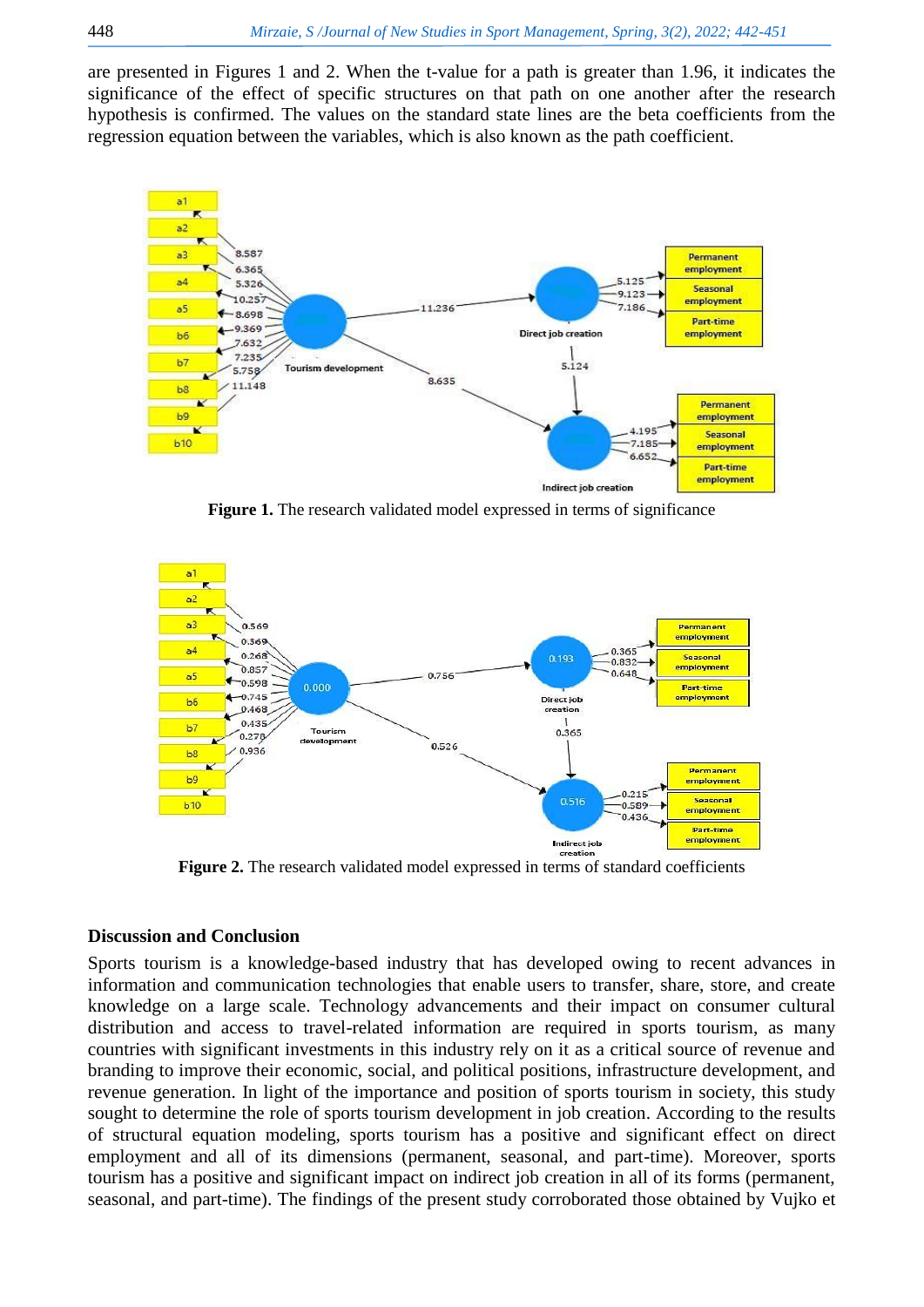al. (2019), [Aynalem et al. \(2016\),](#page-8-2) [Kadiyali and Kosová \(2013\),](#page-9-6) [Akkemik \(2012\),](#page-8-3) and [Eslami et al.](#page-8-0)  (2014).

The tourism industry has created an ideal environment for job creation and the development of sports tourism businesses. According to the findings of related research in this field, sports tourism is an excellent environment for job growth owing to the evolution of competitive environments and the complexity of various businesses.

Tourism is a significant source of employment and sustainable wealth generation in several countries. Numerous experts maintain that tourism can be referred to as the "white industry", since it, unlike most manufacturing industries, fosters international friendship and understanding without polluting the human environment (Heidari  $\&$  Khashei, 2016). Economically, tourism is the world's largest and most diverse industry; according to World Tourism Organization statistics in 2016, one in every five people employed worldwide works in the tourism sector. Its annual revenue is approximately \$5.4 trillion, accounting for approximately 8% of the total global employment [\(UNWTO, 2014\)](#page-9-5). Owing to the significance of sports in any country, particularly our own, we can appreciate the value of sports tourism and its impact on the economic issue, to the extent that [Everett \(2012\)](#page-8-14) evaluated job opportunities and jobs created by various sporting events and concluded that hosting sporting events could generate new job opportunities both directly and indirectly. Additionally, this study indicated that tourism development could affect job creation, both directly and indirectly.

Direct and indirect employment in sports tourism indicates that the presence of foreign tourists in a country can stimulate both direct and indirect employment in sports (e.g., sports clubs, sports venues, sports shops, camps, and sports camps) (such as hotels, restaurants, handmade tourist attractions, transportation systems, and other businesses and industries that may be involved). Furthermore, some jobs are permanent in the field of direct and indirect employment, i.e. individuals continue to work until their retirement; some jobs are seasonal, i.e. they work during a specific time period or season; and the third type of employment is part-time, i.e. individuals have another job in addition to an activity in the field of direct or indirect employment in sports tourism.

Moreover, this study stated that growing sports tourism could increase direct and indirect employment and permanent, seasonal, and part-time employment in a country. [Bakhtiyari and](#page-8-15)  Yazdani (2010) found that a new job was created for every 20 tourists directly and every 6 tourists directly and indirectly. Owing to the sports industry's high capacity for production and job creation, it is possible to use the benefits of this industry to help society to develop sustainably and economically through proper planning and management. The tourism industry has not developed well in our country, and sports and non-sports managers and planners must consider the issue to enhance economic development and job creation.

When tourists enter the country, in addition to their primary objective of attending a sporting event, they establish relationships with other related sectors and industries; this issue can mobilize industries and sectors indirectly related to sports, resulting in increased job creation. Thus, strengthening the relationship between these two sectors can increase employment rates [\(Honari,](#page-9-23)  [2011\)](#page-9-23). Countries that host various sporting events at various levels can provide opportunities for sports tourism development. Our country benefits from excellent natural resource and tourism conditions; however, it must create the conditions for these tourists to visit to promote these resources to the rest of the world, create jobs, and earn money. Sports events are one of the fields that should be employed to attract tourists through proper planning and management.

Among the significant findings of the study is that expanding sports tourism has a greater impact on part-time and seasonal employment than on permanent employment. Permanent employment requires the necessary opportunities for active development and continuity of activity; thus, given the lack of necessary fields and the government's failure to support the field of sports tourism in the country, active employment in sports tourism is impossible. It is suggested that the country's sports executive managers should develop sports tourism, attract sports tourists, implement appropriate programs, host major international sporting events, and improve the country's sports infrastructure in order to create the conditions necessary to accomplish these goals.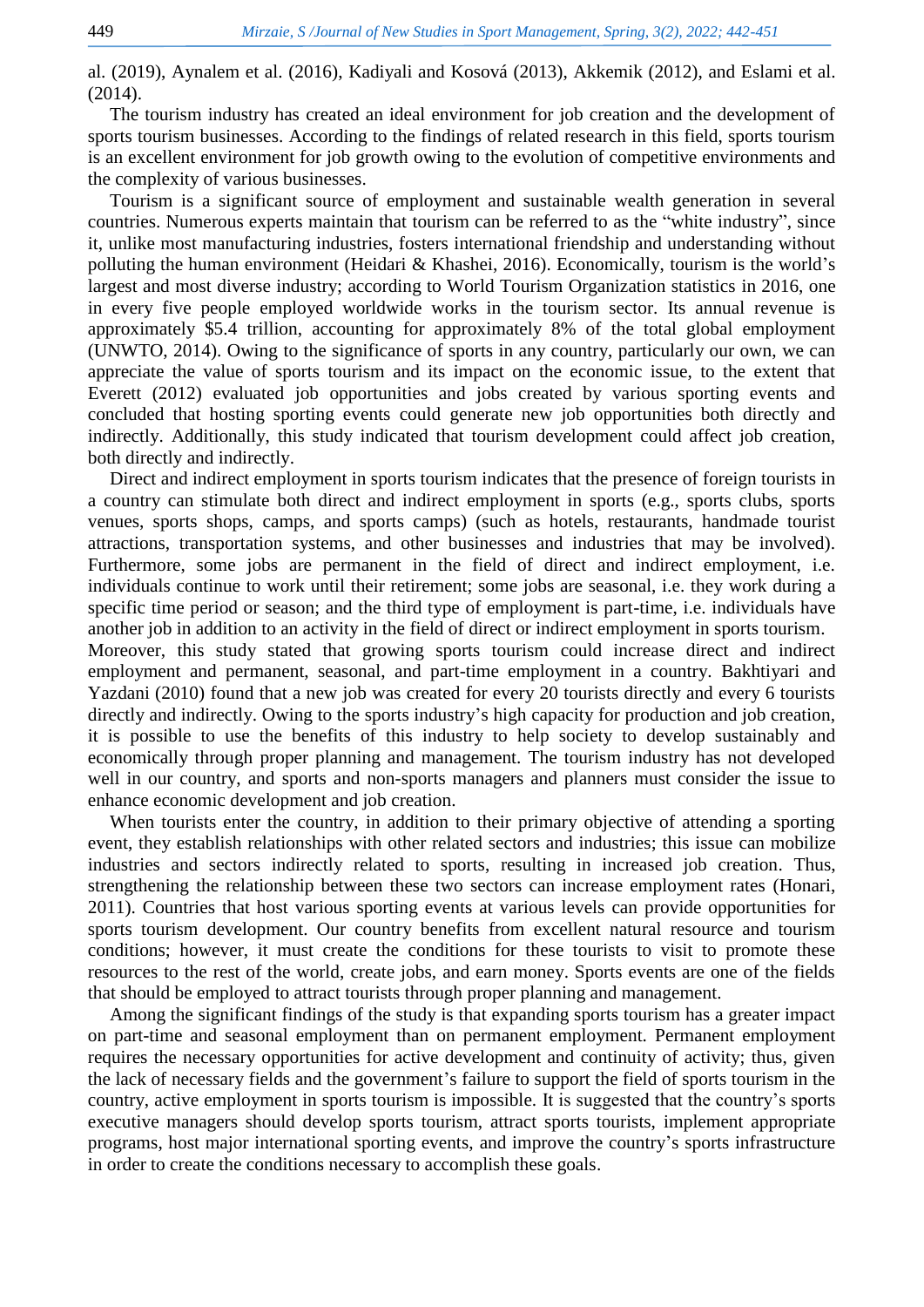Given the significance of tourism, particularly sports tourism, in developed countries' economic stability, we should follow suit and develop sports infrastructure in the field of tourism development and sports tourism in our country.

It is necessary to implement consistent management and comprehensive planning across all economic, social, cultural, and political dimensions of the country to assist it in achieving its proper position in the development of sports tourism. Finally, this study recommends that appropriate infrastructure and sports facilities should be developed considering physical education graduates' abilities and experiences. It is also suggested that specialists in other fields should be employed and proper management and good advertising be promoted concerning sports tourism in the country. Holding various sports events in various fields with the participation of different countries can help to promote the country and its tourist attractions and to develop sports tourism, leading to increased job creation.

## **Acknowledgments**

We sincerely thank all the professors of sports management who helped us in this research, especially those who participated in the interviews.

#### **References**

- <span id="page-8-10"></span>Adabi Firoozjah, J., Koozechian, H., & Ehsani, M. (2009). A study of the most important natural sports attractions affecting the development of sports tourism in the country from the perspective of sports and tourism experts. *Journal of Sports Management, 1*(1), 67-81.
- <span id="page-8-3"></span>Akkemik, K. A. (2012). Assessing the importance of international tourism for the Turkish economy: A social accounting matrix analysis. *Tourism Management, 33*(4), 790-801.
- <span id="page-8-2"></span>Aynalem, S., Birhanu, K., & Tesefay, S. (2016). Employment opportunities and challenges in tourism and hospitality sectors. *Journal of Tourism & Hospitality, 5*(6), 1-5.
- <span id="page-8-15"></span>Bakhtiyari, S., & Yazdani, M. (2010). Studying direct and indirect effect of tourism on employment. *Economics quarterly*, 49-60.
- <span id="page-8-7"></span>Bayat, H., Seyed Ameri, M. H., Hosseinpour, A., & Fathi, F. (2013). Study of factors affecting the development of tourism resulting from holding national sports events from the perspective of sports professionals. *Iranian Journal of Social Development Studies, 2*, 73-84.
- <span id="page-8-4"></span>Elizabeth, A. (2019). Effect of online travel bookings and social media on tourism destination marketing in nigeria. *Advanced Journal of Social Science, 6*(1), 10-16.
- <span id="page-8-12"></span>Emery, P. (2010). Past, present, future major sport event management practice: the practitioner perspective. *Sport Management Review, 13*, 158-170.
- <span id="page-8-0"></span>Eslami, S., Farahani, A., & Asadi, H. (2014). Design of the employment model arise from sports tourism development. *Strategic Studies of Sports and Youth, 13*(25), 1-17.
- <span id="page-8-14"></span>Everett, S. (2012). *Economic impact of London 2012 Olympic Games.Windermere and Bowness Chamber of Trade*.
- <span id="page-8-1"></span>Farahani, A. (2019). Structural Restrictive Factors of Employment and Entrepreneurship in Sport of Iran (Case Study: Private Clubs). *Applied Research in Sport Management, 7*(3), 33-44.
- <span id="page-8-6"></span>Gilani, S. M., Kazemi, M., Moosavi, J., Atashpanjeh, A., Ghaemshar, I., & Arabic, F. (2012). Market segmentation of sport tourism in Iran for foreign tourists according to culture and modeling of target market.
- <span id="page-8-8"></span>Gratton, C., & Dobson, N. (2002). The role of major sports events in the economic regeneration of cities: Lessons from six World or European Championships *Sport in the City* (pp. 47-57): Routledge.
- <span id="page-8-5"></span>Haddawee, A. H. (2018). The impact of strategic foresight on strategic entrepreneurship. *The International Journal of Social Sciences and Humanities Invention, 5*(5), 4687-4692.
- <span id="page-8-9"></span>Hamidi, M., Razavi, S. M. H., Amirnejad, S., Shafizadeh, S., & Fazli Darzi, A. (2010). Explaining the strategy of sports tourism in Iran. *Journal of Sports Management and Motor Behavior, 6*(12), 51-68.
- <span id="page-8-13"></span>Heidari, H., & Khashei, V. (2016). Analysis of the relationship between job characteristics and job adjustment of alumni. *Quarterly journal of research and planning in higher education, 22*(1), 127- 143.
- <span id="page-8-11"></span>Hematinezhad, M., Shahriary, B., & Malek–Akhlagh, E. (2015). Prioritization of the Most Important Common attractions in the Development of Sport Tourism of Iran's Northern Provinces. *Sport Management and Development, 4*(1), 19-33.